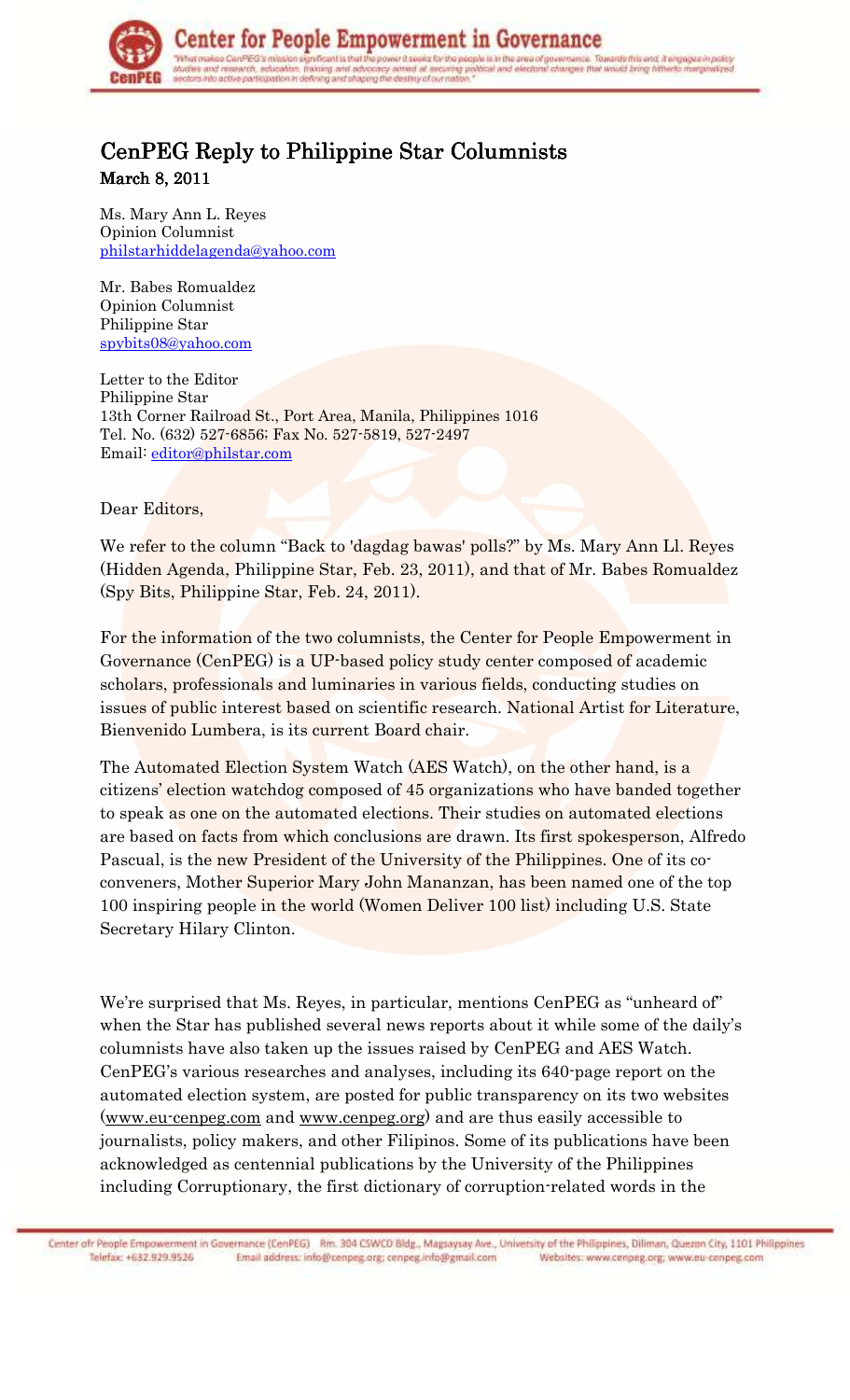

world and a bestseller published and distributed by Anvil and National Bookstore / PowerBooks available nationwide and internationally.

While we wish not to discuss the details of each flaw observed in the automated election system supplied and managed by Smartmatic for the National and Local Elections held on May 10, 2010, allow us to cite a few examples. (1) The right granted to interested political parties and groups under the Automated Election Law (RA9369) was seriously emasculated by the Comelec, with guidelines it issued which are in excess of the provisions of Section 12 of RA 9369. (2) The random manual audit team established an accuracy rating of 99.6% which translates to 80 out of 20,000 vote marks incorrectly read by the PCOS. On the other hand, Comelec, in its Request for Proposal, specified a 99.995% accuracy rating which translates to 1 out of 20,000 vote marks incorrectly read by the PCOS. 1 vote mark erroneously read vs 80 vote marks erroneously read is a wide difference. (3) The genuineness of the ballots used was never established because the ultraviolet ink sensing feature of PCOS was disabled with the approval of Comelec. And, (4) The long lines and the long waiting time experienced by voters on election day may have discouraged some voters from exercising their right to elect their leaders, a case of disenfranchisement. These and other flaws, errors, and failures were publicized by various news media organizations, including the Philippine Star.

Contrary to the impression created by Ms. Reyes's opinion that CenPEG's and AES Watch's agenda is to scrap the automated elections, CenPEG and AES Watch are for the proper implementation of RA9369 and related laws which will ensure that the suffrage right of the people is respected and protected.

In the age of the Internet Ms. Reyes could have easily contacted CenPEG and AES Watch. Balanced reporting and opinion making is the norm by which journalists live by. We invite both Ms. Reyes and Mr. Romualdez for an overview and discussion of the studies conducted that they may gain a full understanding of the CenPEG and AES Watch findings and thus, avoid making insinuations that CenPEG is in "conspiracy" with some groups for a "hidden agenda."

We ask that CenPEG and AES Watch be given an equal opportunity as that enjoyed by the two columnists to air their side via your newspaper.

gm

Evi-ta L. Jimenez Executive Director Center for People Empowerment in Governance (CenPEG) 3F CSWCD Bldg., UP Diliman Quezon City